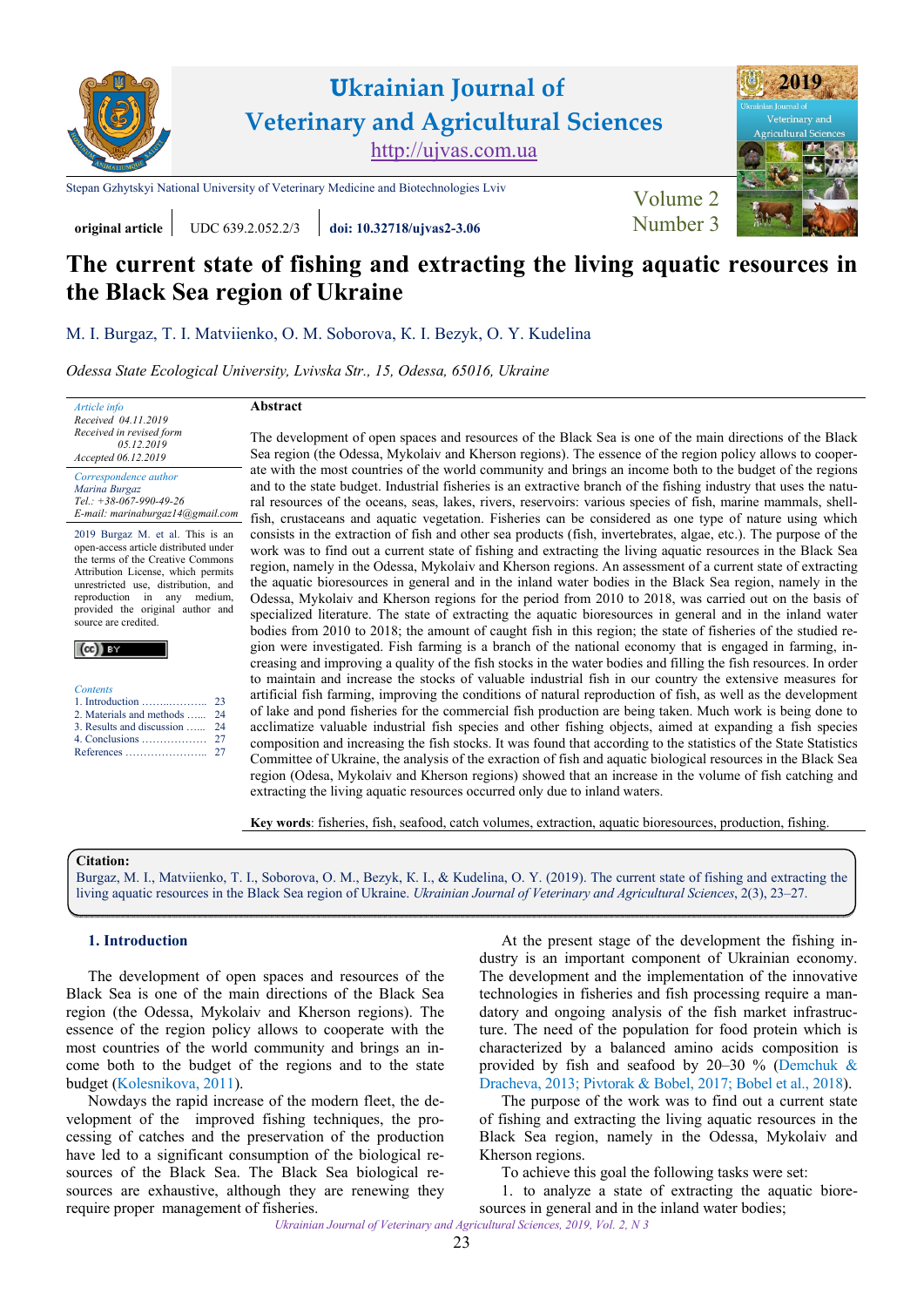2. to determine the amount of fish caught in this area;

<span id="page-1-0"></span>3. to analyze a current state of fishing of the studied region.

#### **2. Materials and methods**

On the basis of specialized literature, an assessment of a current state of the extraction of aquatic bioresources in general and in the inland water bodies in the Black Sea region, namely in the Odessa, Mykolaiv and Kherson regions for the period from 2010 to 2018 was carried out.

#### **3. Results and discussion**

Industrial fisheries is an extractive branch of the fishing industry that uses the natural resources of the oceans, seas, lakes, rivers, reservoirs: various species of fish, marine mammals, shellfish, crustaceans and aquatic vegetation. Fisheries can be considered as one type of nature using which consists in the extraction of fish and other sea products (fish, invertebrates, algae, etc.). There are industrial, amateur and sport fishing [\(Kolesnikova, 2011\)](#page-4-0).

Fish and fish products are a very important element of a balanced diet, a source of about 1/4 of animal protein. It is not surprisingly that 72–75 % of the world catch is intended for human nutrition, the rest is processed into fish meal, nutritional supplements, fish oil and is used for livestock feeding or in pharmaceuticals.

Fisheries is of major social (especially in the coastal areas, where up to 70 % of the industry's production potential is concentrated) and geopolitical importance to the country.

The Odessa, Mykolaiv and Kherson regions are characterized a current state of fishing and extracting in the Black Sea region.

The Odessa region with an area of 33.3 thousand km² (5.5 % of the area of Ukraine) is located within the basins of the rivers Danube, Dniester, Southern Bug, and the rivers of the Black Sea.

There are about 1140 rivers with the inflows of all orders, more than 270 water bodies of local importance (8 reservoirs, ponds and lakes) and more than 790 water bodies of national importance (26 estuaries, 50 reservoirs, ponds and lakes) in the region [\(Derzhavna sluzhba statystyky](#page-4-0)  [Ukrainy\)](#page-4-0).

The Odessa region has many ponds whose main purpose is fish farming. Most of the ponds are in the territory of the Lyubashivsky (100 pcs.) and Baltic (97 pcs.) districts.

Nowdays the Odessa, Mykolaiv and Kherson regions are among the most important and promising fisheries regions of Ukraine.

According to the State Statistics Committee of Ukraine (Table 1) during the period from 2010 to 2018 in the Odessa region there is a steady decrease in fish catching but the extraction of aquatic bioresources in the inland water bodies is increasing every year.

#### **Table 1**

Fishing and extracting the aquatic bioresources of the Odessa region from 2010 to 2018 (according to the State Statistics Committee of Ukraine ([Dobuvannia vodnykh bioresursiv za rehionamy\)](#page-4-0))

|       | The extraction of aquatic bioresources |                                 |                                   |                                        |                |                                 |
|-------|----------------------------------------|---------------------------------|-----------------------------------|----------------------------------------|----------------|---------------------------------|
| Years | total                                  |                                 | including the inland water bodies |                                        | Including fish |                                 |
|       | T                                      | $%$ before<br>the previous year | tons                              | $% \theta$ before<br>the previous year | tons           | $%$ before<br>the previous year |
| 2010  | 19527                                  | 39.9                            | 4344                              | 75.8                                   | 19073          | 39.5                            |
| 2011  | 10150                                  | 52                              | 5510                              | 126.8                                  | 9847           | 51.6                            |
| 2012  | 10318                                  | 101.7                           | 5351                              | 97.1                                   | 9542           | 96.9                            |
| 2013  | 9700                                   | 94                              | 5462                              | 102.1                                  | 8904           | 93.3                            |
| 2014  | 8894                                   | 91.7                            | 5552                              | 101.6                                  | 8258           | 92.7                            |
| 2015  | 22245                                  | 250.1                           | 5077                              | 91.5                                   | 8499           | 102.9                           |
| 2016  | 17500                                  | 78.7                            | 8587                              | 101                                    | 6186           | 121.8                           |
| 2017  | 10933                                  | 62.5                            | 9216                              | 107.3                                  | 6644           | 107.4                           |
| 2018  | 12803                                  | 117.1                           | k                                 | k                                      | 7963.7         | 86.4                            |

Symbol (k) means that the data are not disclosed to ensure compliance with the requirements of the Law of Ukraine "On the State Statistics" which relate to confidentiality.

Thus in 2010 the extraction of aquatic bioresources in the internal objects of the Odessa region amounted to 4344 tons, and in 2017 it doubled and amounted to 9216 tons (Fig. 1). A significant increase in the extraction of aquatic bioresources in the inland facilities has been observed since 2015, which may be related to the rapid development of fisheries. The data for 2018 are not disclosed to ensure compliance with the requirements of the Law of Ukraine "On the State Statistics" which relate to confidentiality.

In 2010 the fish catch in the Odessa region was 19073 tonnes, and in 2018 it decreased almost three times and amounted to 7963.7 tonnes (Fig. 2).<br>**Fig. 1.** Catching the aquatic bioresources in the in-



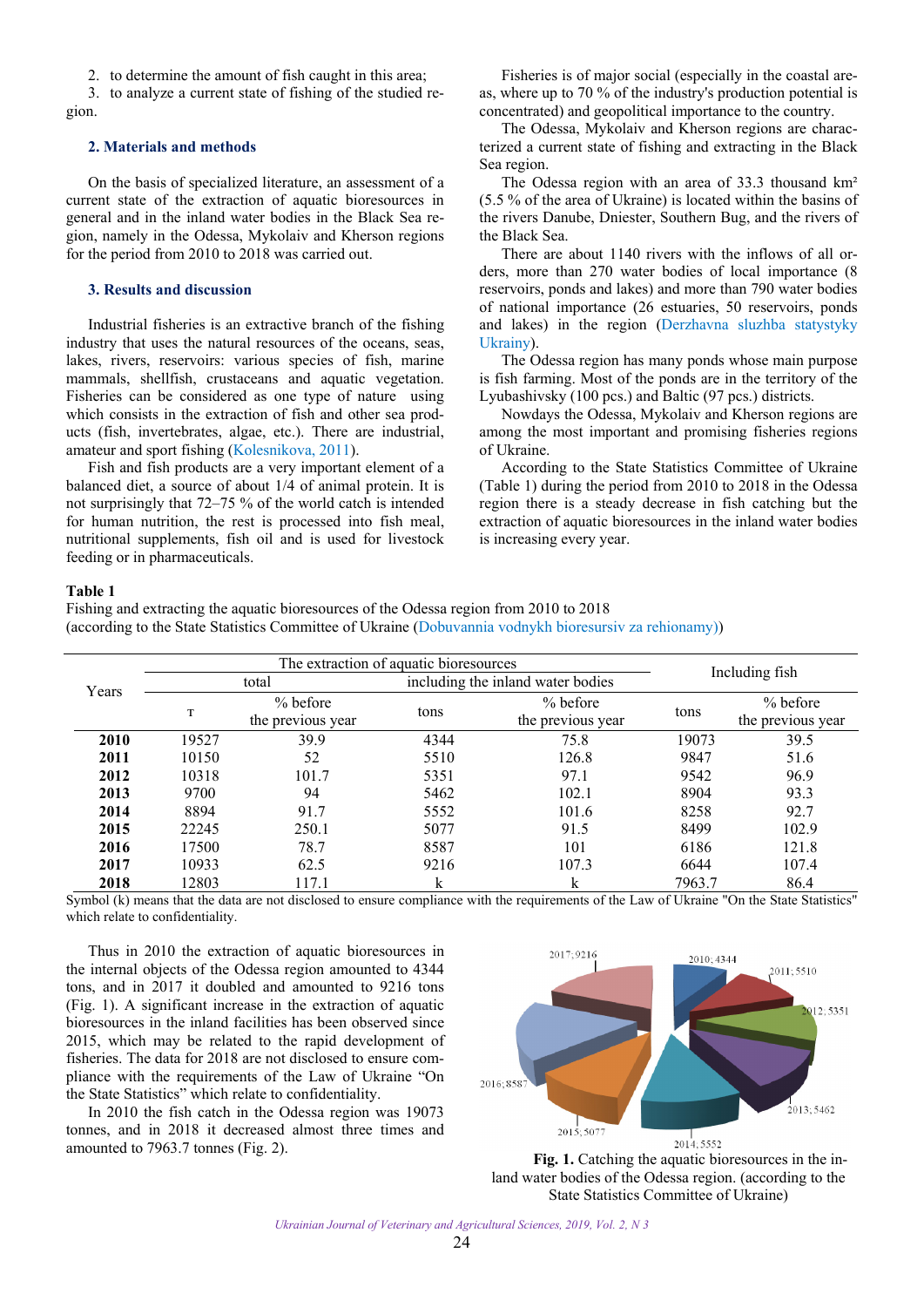

**Fig. 2.** Total catching in the Odessa region. (according to the State Statistics Committee of Ukraine) [\(Dobuvannia vodnykh bioresursiv za rehionamy](#page-4-0))

The following factors influenced on the critical state of the industry both in the Odesa region and in the country as a whole: an annexation of the Autonomous Republic of the Crimea, an unstable political and economic situation in the country, reorientation of budgetary financial resources to other sectors of the national economy but not to the fishing industry; etc.

The Mykolayiv region is another of the main areas in the Black Sea region important for fisheries of Ukrainian.

The Mykolaiv region covers an area of 24.6 thousand km<sup>2</sup>, which is 4.07 % of the total area of Ukraine. The territory of the region has 121 rivers and beams, one large river is the Southern Bug and six middle rivers are the Kodyma, Sinyukha, Black Tashlyk, Chichikleya, Ingul, Ingulets, Vysun ([Vodni resursy](#page-4-0)).

There are counted 26 lakes, 45 built reservoirs and 1153 built ponds in the region and 90 % of them are located on the small rivers. The length of the Black Sea coastline in the Mykolaiv region is 59.3 km, including the length from the border of the Odessa and Mykolaiv region to the Berezansky estuary (6.0 km) and from the Berezansky estuary to Ochakov (27.5 km); along the Kinbour Peninsula (22.7 km), Berezan Island (2.0 km); Krugly Island (0.7 km); Long Island (7.4 km). The length of the Yagorlytsky tributary coastline in the Mykolaiv region is 21.9 km. On the territory of the Mykolaiv region, the Berezansky, Beyuksky, Buzky, Karabushsky, Sositsky estuaries are counted and on the border with the Odessa region the Tiligulsky estuary is [\(Vodni resursy\)](#page-4-0).

According to the State Statistics Committee of Ukraine (Table 2), during the period from 2010 to 2018 there is a tendency to reduce catching fish and extracting the aquatic bioresources in the inland water bodies in the Mykolayiv region.

#### **Table 2**

Catching fish and extracting the aquatic bioresources of the Mykolaiv region during the period from 2010 to 2018 (according to the State Statistics Committee of Ukraine ([Dobuvannia vodnykh bioresursiv za rehionamy\)](#page-4-0))

|       |         | The extraction of aquatic bioresources |                                   |                                |                |                                 |  |
|-------|---------|----------------------------------------|-----------------------------------|--------------------------------|----------------|---------------------------------|--|
| Years | total   |                                        | including the inland water bodies |                                | Including fish |                                 |  |
|       | T       | $% \theta$ before<br>the previous year | tons                              | $in\%$ to<br>the previous year | tons           | $%$ before<br>the previous year |  |
| 2010  | 3000    | 76.0                                   | 2483                              | 79.3                           | 2992           | 76.3                            |  |
| 2011  | 3753    | 125.0                                  | 2578                              | 103.8                          | 3746           | 125.1                           |  |
| 2012  | 2883    | 76.8                                   | 2745                              | 106.5                          | 2874           | 76.7                            |  |
| 2013  | 3294    | 114.3                                  | 2999                              | 109.3                          | 3283           | 114.3                           |  |
| 2014  | 12644   | 383.8                                  | 1964                              | 65.5                           | k              | k                               |  |
| 2015  | 1934    | 15.3                                   | 1708                              | 87.0                           | 1910           | 55.6                            |  |
| 2016  | 1856    | 96.0                                   | 1793                              | 93.9                           | 1502           | 88.0                            |  |
| 2017  | 10572   | 569.5                                  | 2541                              | 141.7                          | 2227           | 148.2                           |  |
| 2018  | 18777.6 | 177.6                                  | k                                 | k                              | k              | k                               |  |

Symbol (k) means that the data are not disclosed to ensure compliance with the requirements of the Law of Ukraine "On the State Statistics" which relate to confidentiality.

Thus in 2010 the extraction of aquatic bioresources in the internal objects of the Mykolaiv region was 2483 tons, and in 2017 the extraction remained almost at the same place and amounted to 2541 tons (Fig. 3).



**Fig. 3.** Catching the aquatic bioresources in the inland water bodies of the Mykolaiv region. (according to the State Statistics Committee of Ukraine)

[\(Dobuvannia vodnykh bioresursiv za rehionamy](#page-4-0))

The decline in the extraction of aquatic bioresources in the inland objects is observed in 2014, which may be due to an unstable political and economic situation in the country. The data for 2018 are not disclosed to ensure compliance with the requirements of the Law of Ukraine "On the State Statistics" which relate to confidentiality.

In 2010 the fish catch in the Mykolaiv region was 2992 tons, and in 2017 it decreased and amounted to 2227 tons (Fig. 4).

Since 2014 there has been a decline in fish catching, but in recent years fishing has returned to its place, and the catches are gradually increasing.

The Kherson region is also one of the most important regions of Ukraine for the extraction of fish and aquatic bioresources.

The Kherson region is located in the south of Ukraine, in the basin of the lower Dnieper, within the Black Sea lowland. In the south the Kherson region is washed by the Black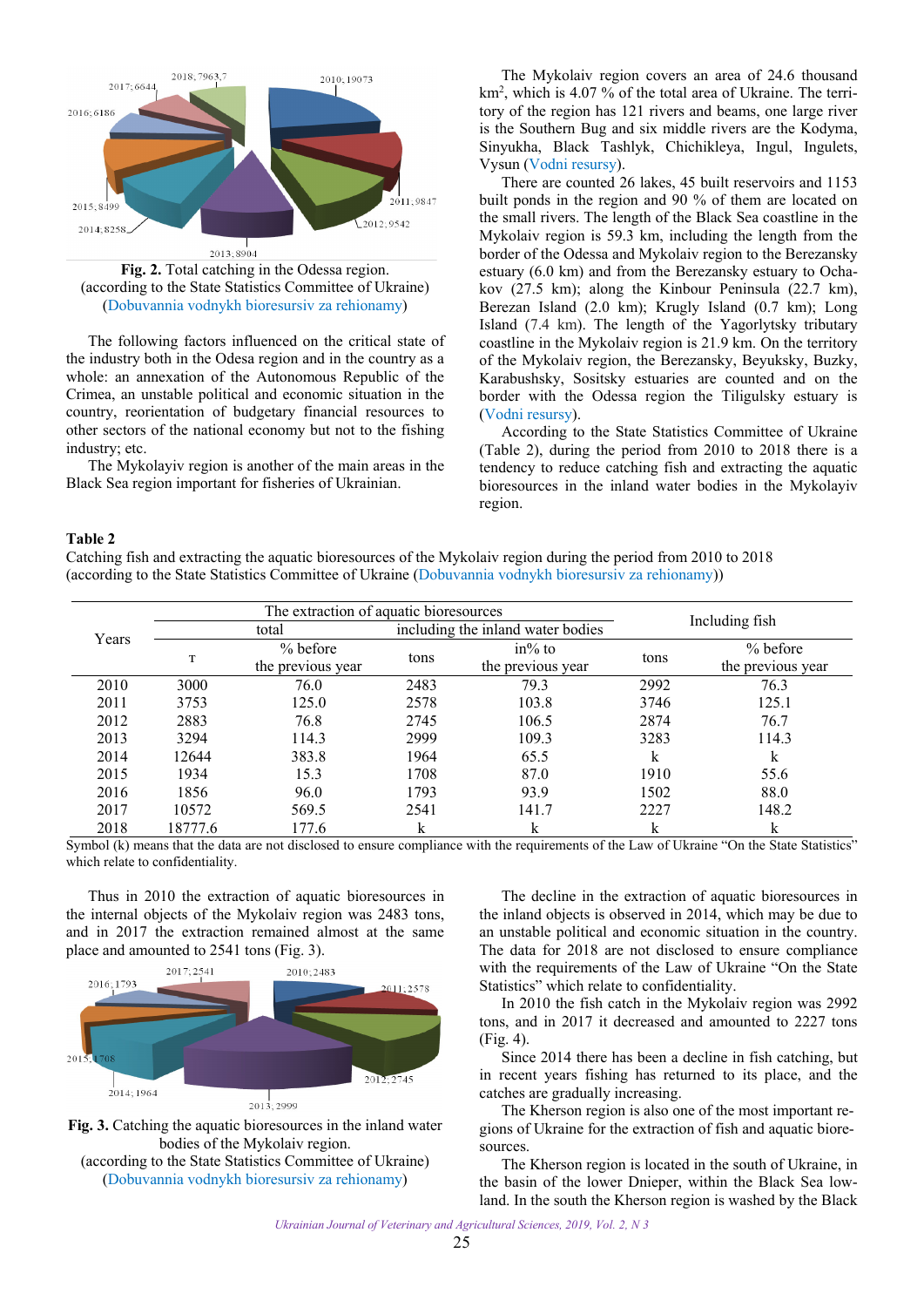and Azov seas as well as the Sivash (The Rotten Sea). The water bodies of the Kherson region occupy 430.5 thousand hectares [\(Zabezpechenist oblasti vodnymy resursamy](#page-4-0)).





Natural streams cover an area of 10.67 thousand hectares. 26 rivers flow through the region, including the Dnieper River (200 km in length within the region) with the Kakhovka Reservoir, the Ingulets River (180 km) and 24 rivers with a total length of 373.7. km. There are 693 lakes in the region with a total area of 170.22 thousand hectares and 1154 ponds with an area of 12.3 thousand hectares. Artificial reservoirs occupy 64.28 thousand hectares ([Zab](#page-4-0)[ezpechenist oblasti vodnymy resursamy\)](#page-4-0).

According to the State Statistics Committee of Ukraine (Table 2) during the period from 2010 to 2018 in the Kherson region there is a tendency toward an increase in fish catching and extracting the aquatic bioresources in the inland water bodies, but the exraction of fish remains stable.

In 2010 the extraction of aquatic bioresources in the inland waterb objects of the Kherson region amounted to 1717 tonnes, and since 2016 there has been an increase in extracting and in 2017 the extraction was 7208 tons, which is seven times more than the 2010 extraction. (Fig. 5).

## **Table 3**

Catching the fish and extracting the aquatic bioresources of the Kherson region from 2010 to 2018 (according to the State Statistics Committee of Ukraine ([Dobuvannia vodnykh bioresursiv za rehionamy\)](#page-4-0))

|       |        | The extraction of aquatic bioresources |      |                                   |                |                               |  |
|-------|--------|----------------------------------------|------|-----------------------------------|----------------|-------------------------------|--|
| Years | total  |                                        |      | including the inland water bodies | Including fish |                               |  |
|       | tons   | $%$ before<br>the previous year        | tons | % before<br>the previous year     | tons           | % before<br>the previous year |  |
| 2010  | 4801   | 88,9                                   | 1717 | 74,4                              | 4681           | 87,8                          |  |
| 2011  | 5940   | 123,7                                  | 1853 | 108,0                             | 5805           | 124,0                         |  |
| 2012  | 5848   | 98,4                                   | 2476 | 133,5                             | 5795           | 99,8                          |  |
| 2013  | 4036   | 69,0                                   | 2879 | 116,3                             | 3922           | 67,7                          |  |
| 2014  | 2832   | 70,2                                   | 2345 | 81,5                              | 2707           | 69,0                          |  |
| 2015  | 4530   | 159,9                                  | 2461 | 105,0                             | 4141           | 153,0                         |  |
| 2016  | 7095   | 156,6                                  | 6552 | 158,2                             | 2673           | 108,6                         |  |
| 2017  | 7517   | 105,9                                  | 7208 | 110,0                             | 2466           | 92,2                          |  |
| 2018  | 5589,8 | 74,4                                   | k    | k                                 | 5456,4         | 75,7                          |  |

Symbol (k) means that the data are not disclosed to ensure compliance with the requirements of the Law of Ukraine "On the State Statistics" which relate to confidentiality.

A significant increase in the extraction of aquatic bioresources is associated with an increase in the industrial development in the region. Data for 2018 are not disclosed to ensure compliance with the requirements of the Law of Ukraine "On the State Statistics" which relate to confidentiality.





[\(Dobuvannia vodnykh bioresursiv za rehionamy](#page-4-0))





In 2010 the catch of fish in the Kherson region amounted to 4.681 tonnes, and in 2014 the decline in the extraction to 2707 tonnes was observed, but in 2017 the extraction again doubled and amounted to 5456.4 tonnes (Fig. 6).